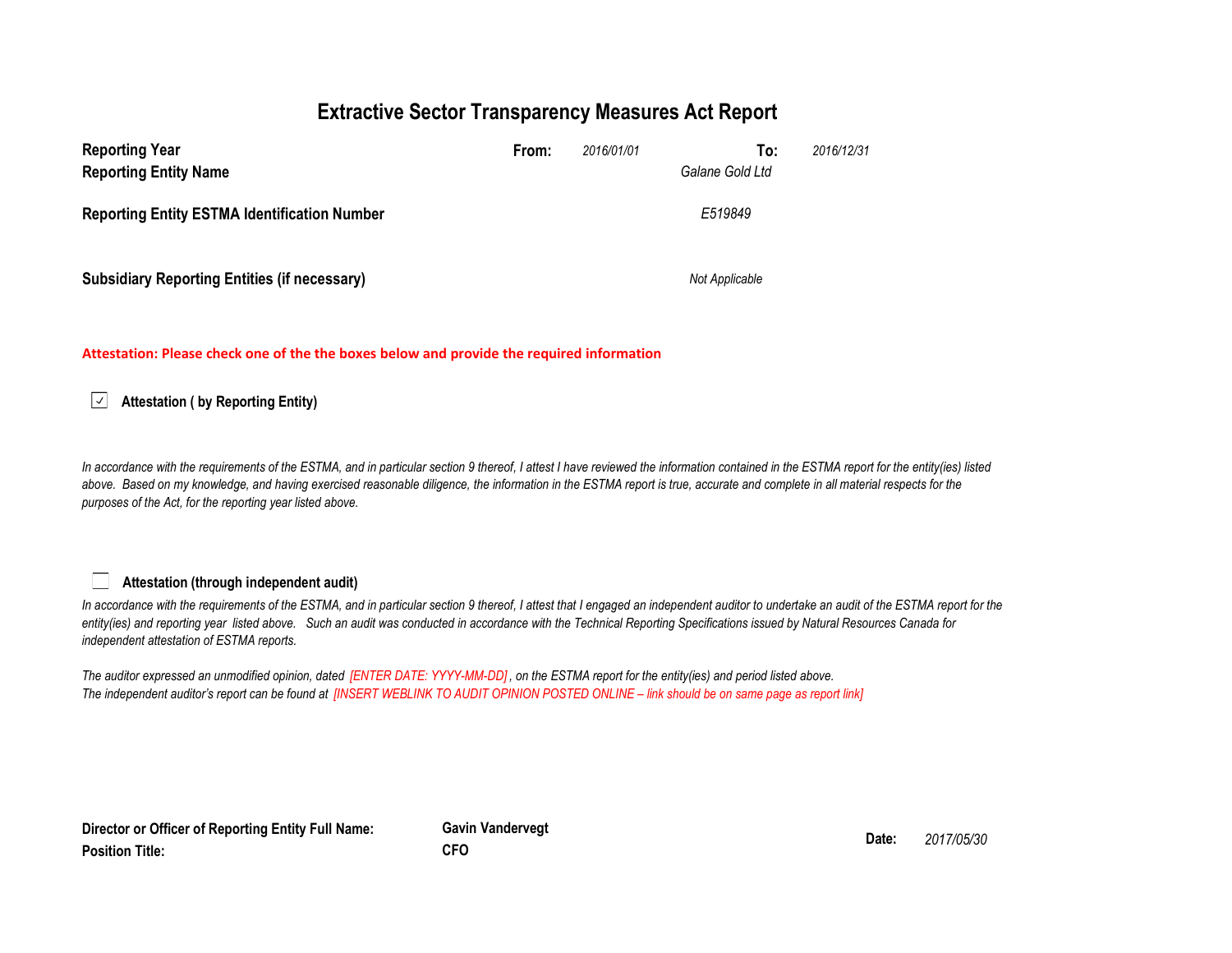# Extractive Sector Transparency Measures Act - Annual Report

| <b>Reporting Year</b><br><b>Reporting Entity Name</b>  | From: | 2016/01/01 | To:<br>Galane Gold Ltd | 2016/12/31 |
|--------------------------------------------------------|-------|------------|------------------------|------------|
| <b>Reporting Entity ESTMA Identification</b><br>Number |       |            | E519849                |            |
| <b>Subsidiary Reporting Entities (if</b><br>necessary) |       |            | Not Applicable         |            |

| <b>Payments by Payee</b> |                                                              |              |           |      |                                |         |                  |                                     |                                   |                                                                                              |
|--------------------------|--------------------------------------------------------------|--------------|-----------|------|--------------------------------|---------|------------------|-------------------------------------|-----------------------------------|----------------------------------------------------------------------------------------------|
| Country                  | Payee Name                                                   | <b>Taxes</b> | Royalties | Fees | <b>Production Entitlements</b> | Bonuses | <b>Dividends</b> | Infrastructure Improvement Payments | <b>Total Amount paid to Payee</b> | <b>Notes</b>                                                                                 |
| Botswana                 | Botswana Ministry of Minerals,<br>Energy and Water Resources |              | \$352,274 |      |                                |         |                  |                                     |                                   | 352,274 Average 2016 BWP:CAD exchange rate of<br>0.11989 as per Oanda average exchange rates |
|                          |                                                              |              |           |      |                                |         |                  |                                     |                                   |                                                                                              |
|                          |                                                              |              |           |      |                                |         |                  |                                     |                                   |                                                                                              |
|                          |                                                              |              |           |      |                                |         |                  |                                     |                                   |                                                                                              |
|                          |                                                              |              |           |      |                                |         |                  |                                     |                                   |                                                                                              |
|                          |                                                              |              |           |      |                                |         |                  |                                     |                                   |                                                                                              |
|                          |                                                              |              |           |      |                                |         |                  |                                     |                                   |                                                                                              |
|                          |                                                              |              |           |      |                                |         |                  |                                     |                                   |                                                                                              |
|                          |                                                              |              |           |      |                                |         |                  |                                     |                                   |                                                                                              |
|                          |                                                              |              |           |      |                                |         |                  |                                     |                                   |                                                                                              |
|                          |                                                              |              |           |      |                                |         |                  |                                     |                                   |                                                                                              |
|                          |                                                              |              |           |      |                                |         |                  |                                     |                                   |                                                                                              |
|                          |                                                              |              |           |      |                                |         |                  |                                     |                                   |                                                                                              |
|                          |                                                              |              |           |      |                                |         |                  |                                     |                                   |                                                                                              |
|                          |                                                              |              |           |      |                                |         |                  |                                     |                                   |                                                                                              |
|                          |                                                              |              |           |      |                                |         |                  |                                     |                                   |                                                                                              |
|                          |                                                              |              |           |      |                                |         |                  |                                     |                                   |                                                                                              |
|                          |                                                              |              |           |      |                                |         |                  |                                     |                                   |                                                                                              |
|                          |                                                              |              |           |      |                                |         |                  |                                     |                                   |                                                                                              |
|                          |                                                              |              |           |      |                                |         |                  |                                     |                                   |                                                                                              |
|                          |                                                              |              |           |      |                                |         |                  |                                     |                                   |                                                                                              |
|                          |                                                              |              |           |      |                                |         |                  |                                     |                                   |                                                                                              |
|                          |                                                              |              |           |      |                                |         |                  |                                     |                                   |                                                                                              |
|                          |                                                              |              |           |      |                                |         |                  |                                     |                                   |                                                                                              |
|                          |                                                              |              |           |      |                                |         |                  |                                     |                                   |                                                                                              |